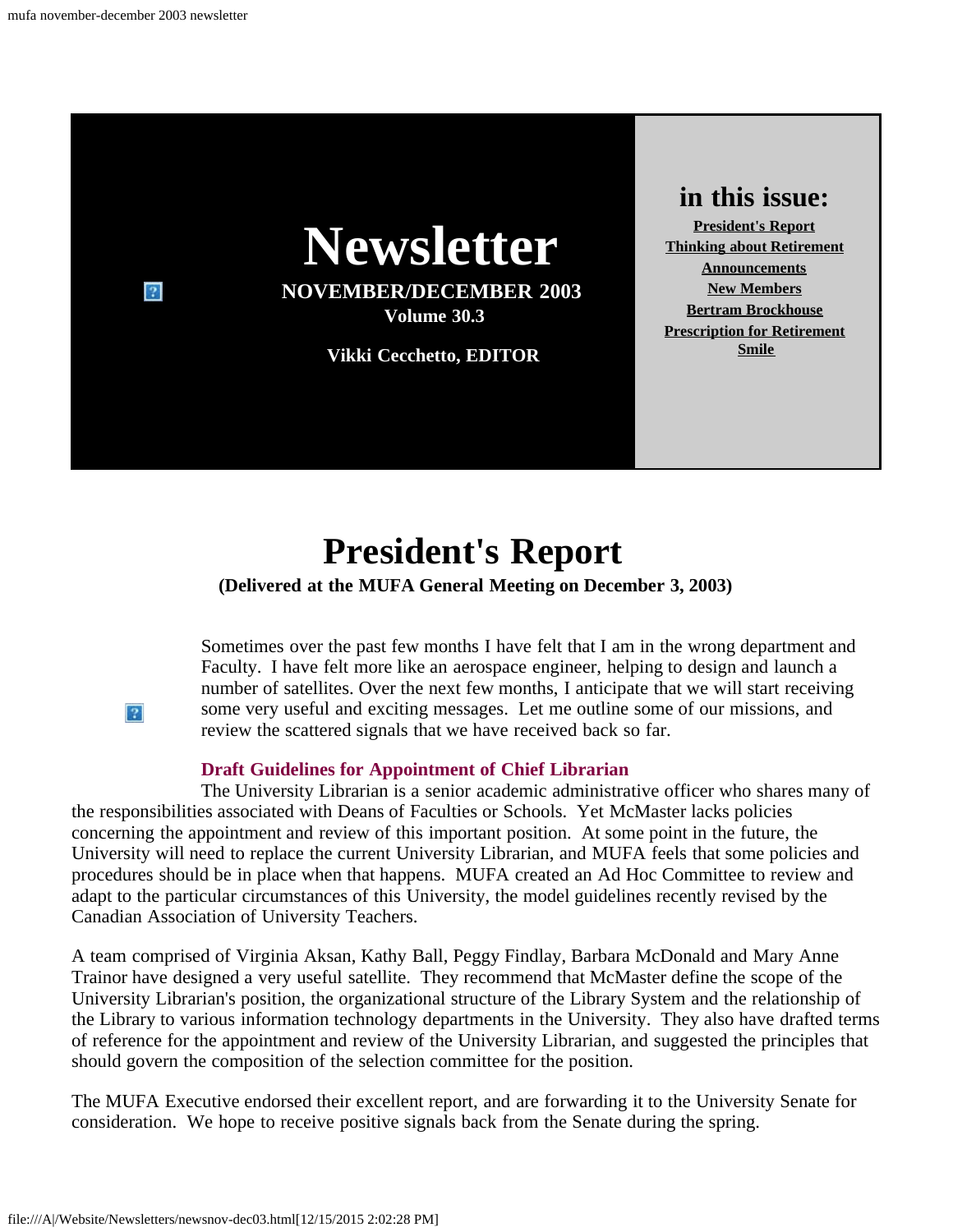#### **Information for Academic Candidates**

In recent years, many new appointments have contacted the MUFA office concerning the offer of an academic position they have received from the University. We believe our office has assisted a number of those who have contacted us, and have prevented potential misunderstandings from developing. MUFA has been exploring ways to make our services better known to those who receive offers from the University. Mike Veall and our indispensable chief engineer Phyllis DeRosa-Koetting worked with our Remuneration Committee to design an information pamphlet which will be distributed to all candidates for academic positions at McMaster. The pamphlet is now complete, offering information on MUFA and how to contact us, and advice on the range of matters to be considered when negotiating an offer. We are now exploring the best ways to distribute the pamphlet, which will, of course, also be available on our website. Communicating with and assisting new academic appointments is an important mission for MUFA.

#### **Spousal Hiring**

Some potential academic appointments to the University have introduced a new consideration into the process of negotiating a new offer — she or he has asked whether the University would consider offering her or his partner an academic position. There are good reasons why the University might on occasion want to make exceptions to the general regulations governing appointments — regulations that quite rightly require proper advertising and establish procedures for identifying qualified candidates — in order to better respond to desirable spousal appointments. In an increasingly competitive market, we all have an interest in being able to make candidates the most attractive offer. At the same time, there need to be clear rules governing spousal hiring, to ensure the best possible appointments to the University and preserve the overall integrity of the appointments process. A number of Canadian and American universities have adopted such policies; some even advertise these policies in order to make their institutions more attractive to potential candidates. MUFA and the Administration, working through Joint Committee, have asked the University Senate to strike a joint Senate-MUFA committee to explore the issue and recommend appropriate policies to accommodate spousal hiring. This satellite is still on the launch pad.

#### **Mechanism to Evaluate University Administrators**

Over the past few years, MUFA has been exploring the issue of how best to involve faculty members in the evaluation of University administrators. Last year, MUFA appointed an Ad Hoc Committee to explore the issue. Led by Joe Adamson, the team designed a potential survey instrument that could be used in the evaluation of deans. We always believed that the most effective instrument would be one that also had the support of the University administration. After some initial discussions in Joint Committee, MUFA and the Administration have agreed to appoint a sub-committee to consider appropriate mechanisms which would allow faculty members to evaluate University administrators. The committee has been asked to review the survey instrument, a different evaluation process that has been developed at the University of Colorado (Boulder) over the past ten years, and any other evaluation mechanisms, and to make recommendations around evaluation. MUFA is grateful to Joe Adamson and Geoff Norman, who have agreed to serve as MUFA's appointees on the sub-committee. We look forward to their report, and moving ahead with their recommendations.

#### **Contractually Limited Appointments**

As some of you may recall, last year we struck a small MUFA-Senate committee to examine a number of issues that had arisen concerning contractually limited appointments. Partly as a result of the creation of the committee, MUFA learned of a whole range of other concerns that we felt needed to be addressed. MUFA was also concerned that some of the recommendations dealt with issues more properly dealt with by Joint Committee and not by Senate. Rather than accept the recommendations of the committee, which focused on only a few issues, MUFA and the Administration have agreed to strike a sub-committee to conduct a more comprehensive review of issues relating to CLAs. This sub-committee will report directly back to Joint Committee. We are asking the sub-committee to consider a range of issues I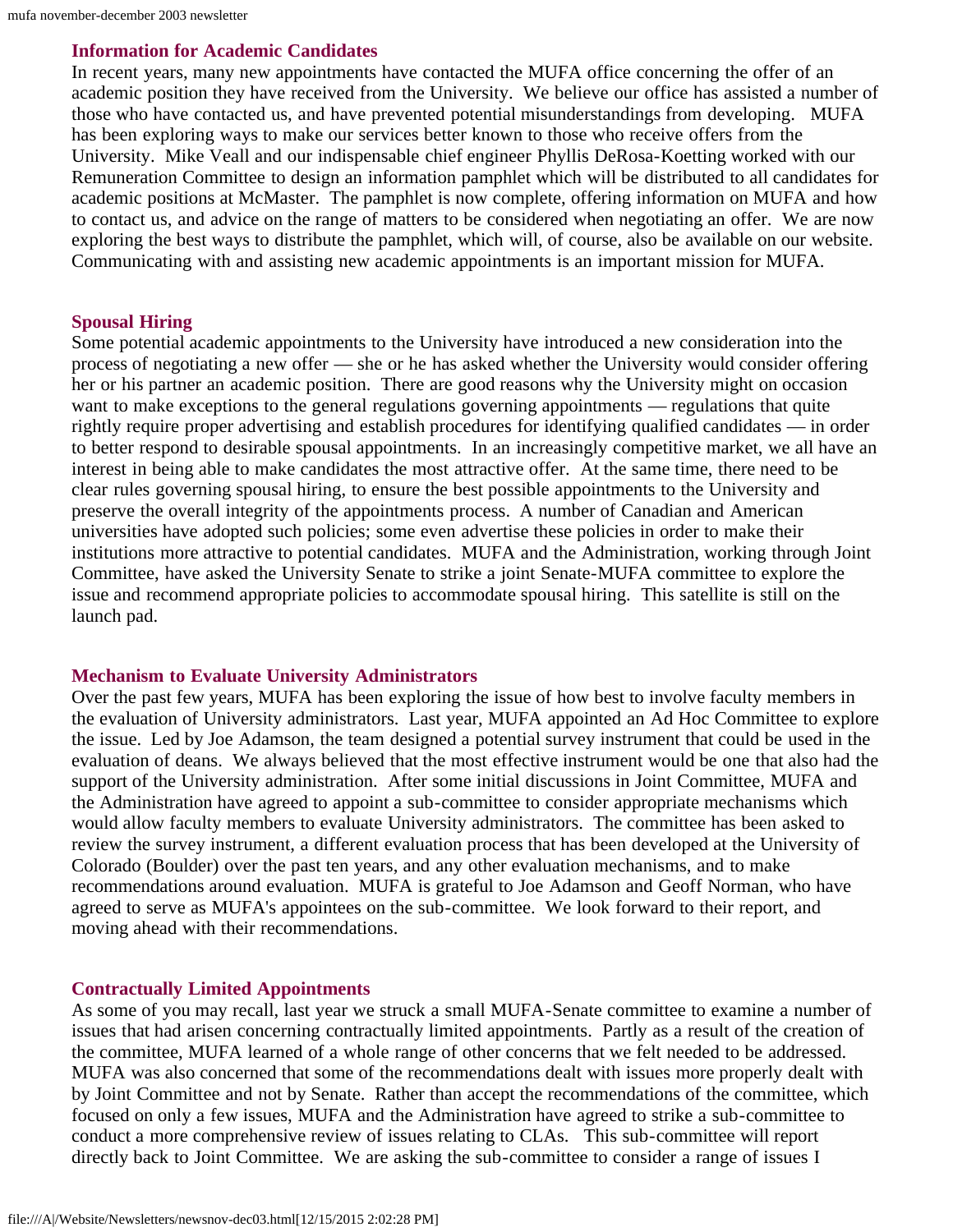mentioned in my September Year Ahead report, including the implications of the use of very short-term and very long-term CLAs, the teaching, service and research expectations they face, their access to professional development allowance and other negotiated benefits, and the process of renewal and reappointment. MUFA is concerned about a number of practices that have developed as the University has resorted to more CLAs. The committee has a big job to do, and we are grateful to former-CLA Marilyn Parsons for agreeing to return to the issues she began to explore last year on the MUFA-Senate committee, and to Don Goellnicht and Les Robb for agreeing to join her as the MUFA appointments on this important sub-committee. We look forward to recommendations that should clarify the rights and responsibilities of CLAs at McMaster.

Some of you may have heard that a few CLAs believed that their concerns would be better addressed another way. They have approached CUPE 3906, which currently represents Teaching Assistants and Sessional Lecturers, to assist them in organizing. MUFA representatives have met with CUPE 3906, to keep communication open and to ensure there are no misunderstandings between us. We respect the right of CLAs to decide if they would be better represented in a CUPE local and under a traditional collective agreement. Both MUFA and CUPE 3906 are concerned in doing what is best for CLAs and, I think, we agree on many of the issues that need to be addressed. MUFA continues to believe that, working through the Joint Committee, we can best resolve a number of issues currently concerning CLAs. We also think the faculty as a whole has an interest in helping to accommodate the concerns of our colleagues who happen to hold contractually limited appointments. We hope that the recommendations of the subcommittee, which both we and CUPE 3906 agree should continue with its work, will confirm the value of working through the Joint Committee process.

#### **Refining Directions: Enrolment**

While MUFA has helped launch a number of satellites, we have watched as the administration has launched some trial balloons. I am referring, of course, to the discussion paper surrounding future enrolments at the University. Members of the University community have been asked whether by 2014 we want to "Think Small" (small being undergraduate enrolment  $14,400 + 3,600$  graduate students!), "Edge Upwards" (21,800 undergraduate and 5,400 graduate students) or "Think Big" (26,400 undergraduate and 6,600 graduate students). One special Senate meeting has been held to discuss the issue, thanks to the fine work of Ian Hambleton, and more town hall meetings have been promised. This is an important and serious issue for all faculty members, and MUFA will continue to encourage open discussion of the options.

A further note about the Refining Directions discussion. The Enrolment discussion document bases its calculation on academic staffing requirements on a student:faculty ratio of 19:1. The document clearly states that such a ratio would support three important goals: "to be among the best in the world in research", "to recruit and retain faculty members of the highest quality" and "to provide a total experience for undergraduate students, with an emphasis on first-year students." Given that our current student:faculty ratio is 24:1, moving the University toward 19:1 is an admirable target. MUFA members should encourage the University Administration to make this a real goal as it implements Refining Directions.

So, as you can see, MUFA spent the fall helping launch satellites with very different missions, surveying different aspects of the University. We think we have designed some very good instruments, with the invaluable support and assistance of volunteers from our membership. We are now looking forward to receiving strong signals, with which we can work in the spring. I look forward to reporting further progress on all of these issues when next we meet.

*Ken Cruikshank*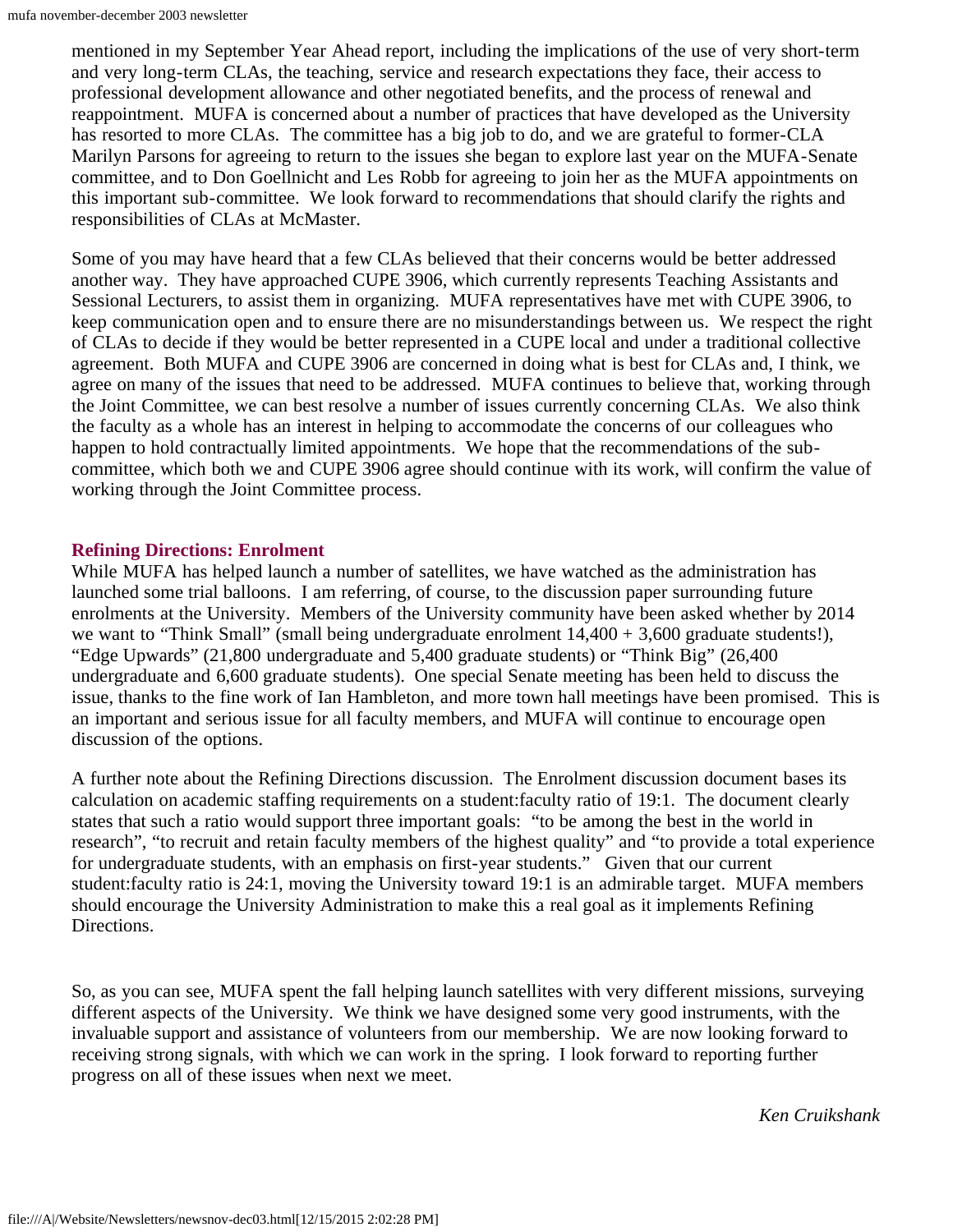# **So You Are Thinking about Retirement!**

 $|2|$ 

by A.L. Robb\*

<span id="page-3-0"></span>Courses on retirement planning are regularly advertised for McMaster faculty and staff. If you are nearing retirement or are starting to think about the financial implications of retirement, these courses may be a good way to learn more. Alternatively, for more individualized information you may want to enlist the aid of a professional financial or retirement planner. There are a number of different professional associations for planners in Canada, but a good place to start seems to be: **[http://www.cfp-ca.org/public/public\\_industrydir.asp](http://www.cfp-ca.org/public/public_industrydir.asp)** That site provides links to various organizations of planners/advisors.

This article does not attempt to duplicate any of the options mentioned above. Rather, I want to focus on one aspect of the McMaster Pension Plan — the retirement options available. Many employees at McMaster are aware that when they retire they have an option to take their pension or take the cash equivalent. However, many are not aware that there are a number of options available in the nature of the pension as well. Most of the things you want to know about your options can be found in the full Pension Plan document (see: **[http://www.mcmaster.ca/mufa/plan200.pdf\)](http://www.mcmaster.ca/mufa/plan200.pdf)** though wading through the pension text is not for everyone.

The options available at retirement depend on whether you are single or have a spouse at the time of retirement. Retirees with a spouse have survivor benefits in addition to their own benefits while single individuals do not have this option. This may not seem fair to you, but that is the way it is in our Plan (and many other plans) at the moment.

#### **Single Members**

The *'normal form'* of pension for single Members is a monthly pension payment calculated according to the formula (based on final earnings and years of service) with a 7-year (84-month) minimum guarantee. With this option, if you do not survive for 84 months, your estate will receive the remaining months of your pension (generally in a lump sum).

This *normal form* of pension has a **cash-in value** associated with it known as either the actuarial present value or the commuted value of the pension. You can take this dollar amount as an alternative to the *normal form* of pension and roll it into a locked-in RRSP, a Life Income Fund (LIF), a Locked-In Retirement Income Fund (LRIF), or purchase an annuity from a life-insurance company. The cash-in value is calculated using life tables that provide estimates of how long you are likely to live and adds assumptions about interest rates that could be earned on investments.

In addition to the cash option, it is possible to take a **longer or shorter guarantee period**. Zero, five and ten year guarantees are all mentioned in the Plan text. If you take a longer guarantee, your annual or monthly pension will be reduced so that the pension has the same actuarial value. If you take a shorter guarantee period, the pension will be larger. There is one caveat, however. If your pension is already at the maximum allowed by Revenue Canada (now CCRA), you cannot get a larger monthly payment by reducing the guarantee period.

Which of these options you should choose depends very much on personal circumstances. If you are sure you only have a year to live, it makes sense to take the cash value. If you care for a parent who depends solely on you for support but is very unlikely to last beyond 10 years, maybe taking the 10 years minimum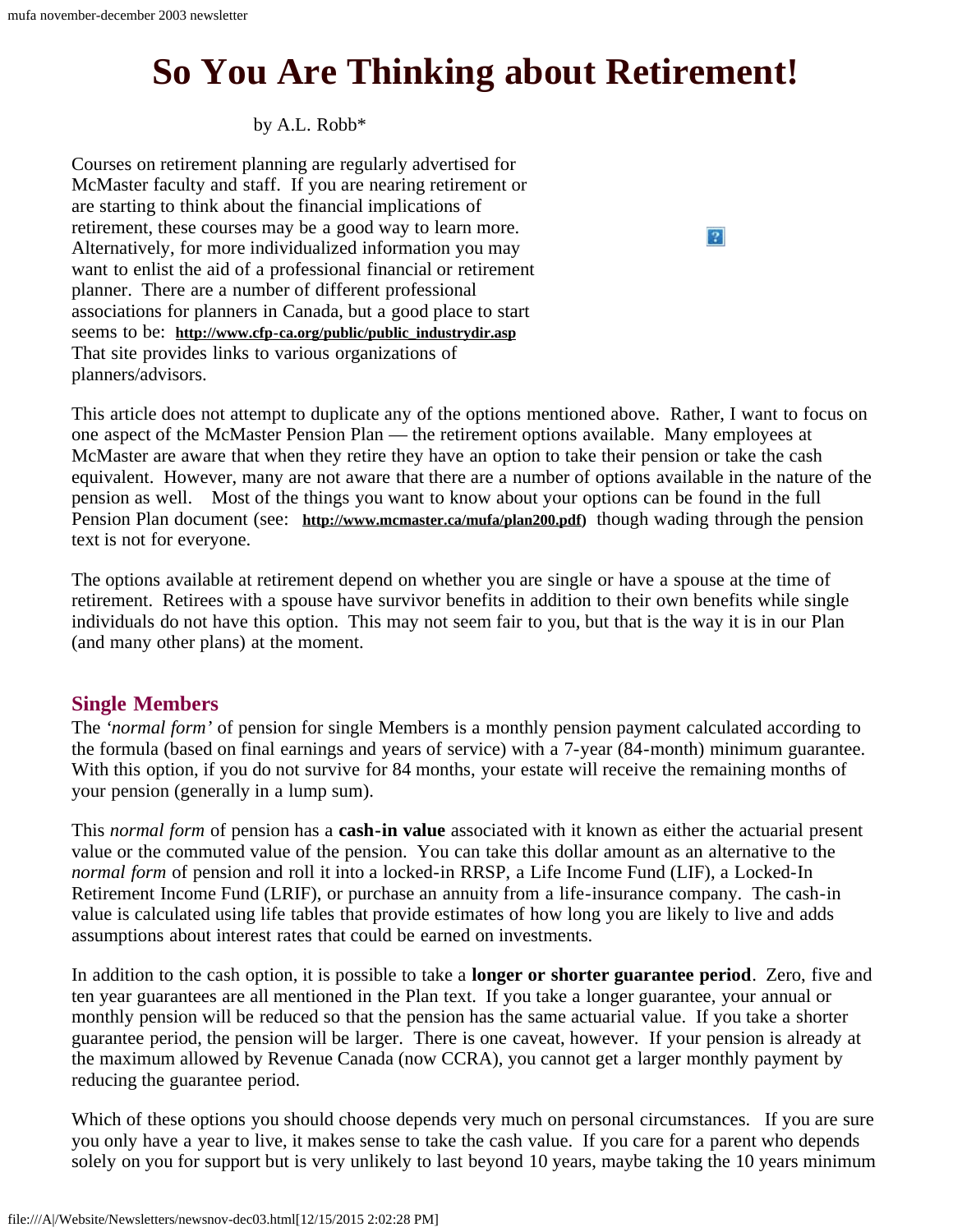guarantee makes sense. However, if you have accumulated some assets and have life insurance outside your pension that can be used to support your parent, the minimum guarantee may not be the best way to go. Balancing off the various alternatives is a complicated issue that is the purview of estate and retirement planners. Before making this decision, you might be wise to consult one (or more). One final note, your life insurance (except for a tiny paid-up policy) vanishes when you retire (though if you retire early you can continue it up to age 65) so you need to think of possibly using the guarantee provisions to accomplish what you had previously planned to accomplish with insurance.

#### **Married Members**

Options for married individuals are more complicated to explain and it helps to understand the explanation in the previous section before jumping to this section. Again, there is a *normal form* of benefit that is calculated by the pension formula. As in the case of single Members, the normal form is guaranteed for 7 years (84 months), but has the added feature of a survivor benefit of 50% of the value of the Member's pension. That is, should your spouse outlive you and you have selected the *normal form*, your spouse will receive 50% of the pension amount you were receiving until his or her death. However, Ontario law requires a pension be drawn as a 60% survivor benefit unless the spouse has signed a waiver to permit a lower percentage. You are not entitled to the *normal form* without the waiver. If your spouse does not sign the waiver, you will have to take a small reduction in the monthly pension to provide the 60% survivor benefit. In any event, the benefit to the spouse in the amount of 50% is an add-on as compared to the single Member's pension so that our Plan, like many others, discriminates in favour of couples.

As in the case of single Members, the optional forms of benefit for married Members include a cash payment (commuted value) and variations on the guarantee period, but add as well some additional survivor benefits options.

The cash-in value is calculated as in the case of the single individual and can be transferred to a locked-in retirement investment and will not be discussed further except to say that the commuted value calculation includes the spousal benefit so would be worth more than for the single Member (with identical service and salary). If, for example, you take the cash out to buy an annuity, you will find that you face the same limitations on the 60% survivor rule as within our Pension Plan.

The **variations on the guarantee period** are where it gets more complicated. Taxation considerations limit the ability of the individual to increase the pension by shortening the guarantee period or by reducing the spousal guarantee. One exception to this rule is that the married Member can choose to give up the spousal benefits (with a spousal waiver) and be treated as a single Member. He or she can then increase the pension by going to a zero guarantee period (life-only) form of pension as long as he or she does not run into the maximum pension limit allowed by CCRA (as mentioned earlier in discussing the case of singles) and has the spousal waiver signed. This might be a reasonable strategy for an individual whose spouse at retirement is very ill and very unlikely to survive the 7-year minimum guarantee period.

On the other hand, the married Member can increase either the length of the minimum guarantee or spousal survival percentage without any problems or waivers — though of course the monthly pension will fall (an example will be given later to show how this works).

These variations in the survivor benefit do not exhaust the options available for the Member with a spouse. There is yet another option available. Rather than have a reduced spousal benefit if the spouse outlives the Member, one can opt for a pension that reduces in value when either of the two parties dies. Comparing this to the previous spousal survivor benefit, the difference is that the Member's pension would be cut when the spouse dies as well as the spouse's being cut when the Member dies. This is going to be a cheaper option for the Pension Plan to provide to the Member and spouse so the pension can be larger initially (though not dramatically so) as long as it does not run into the maximum pension allowable by CCRA as discussed earlier.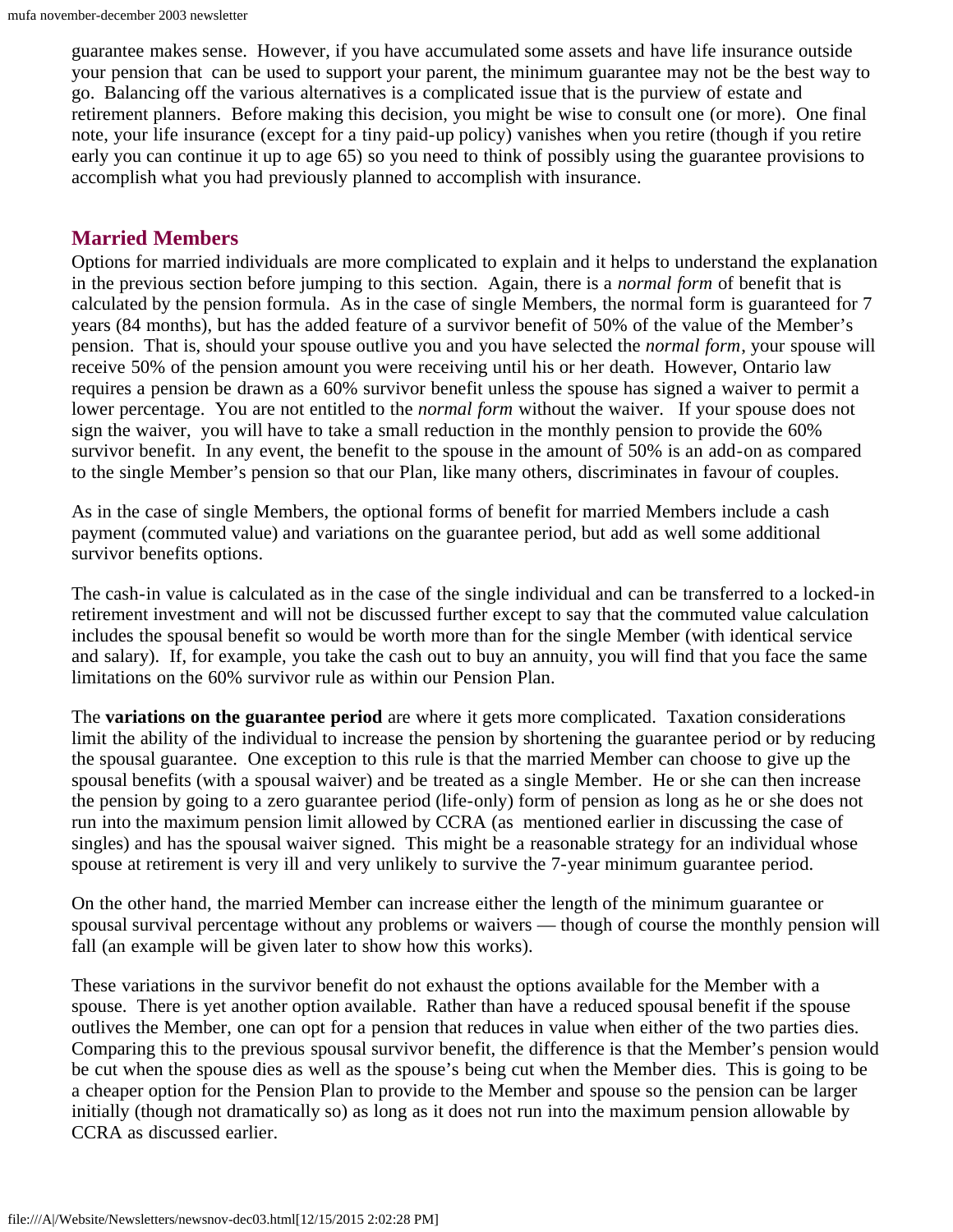To see how much difference the various alternatives might make, I asked Human Resources to get some sample calculations from the University's Actuary for hypothetical Members. Below I show examples for a couple and for a single Member. The fictional married Member was near age 65 and the spouse was a few years younger at the retirement date (the exact ages matter and are used in individual calculations). The single member was also near normal retirement age (65). Although the numbers will vary from case to case the relative sizes are quite informative. Notice the difference between the lowest and highest initial pensions in the Married example here is only about 7% and smaller than that in the case of the single Member.

#### **Single Member Example**

| <b>Form of Pension</b>                                  | <b>Monthly Pension</b> |
|---------------------------------------------------------|------------------------|
| Normal form of pension (84 months guaranteed) \$5166.66 |                        |
| Ten years guaranteed                                    | \$5046.79              |
| Zero years guaranteed (life-only)                       | \$5282.91              |

#### **Married Member Example (84 months guaranteed)**

| <b>Form of Pension</b>                         | <b>Monthly Pension</b> |
|------------------------------------------------|------------------------|
| Normal form of pension (50% spouse)            | \$4856.00              |
| with a 60% surviving spouse benefit            | \$4776.00              |
| with a 75% surviving spouse benefit            | \$4660.00              |
| with a 100% surviving spouse benefit           | \$4479.00              |
|                                                |                        |
| with a 75% survivor pension (for either party) | \$4803.00              |
| with a 90% survivor pension (for either party) | \$4603.00              |

Though I was not provided with the life only option for the Married Member, a rough guess is that it would be about 2.25% higher than the normal form (as it is in the case for a single Member).

Which of the alternatives should the individual choose? Again, this is not a question that can be answered in the abstract. It will depend on needs (of the spouse and any dependents) on the one hand, and resources available outside the Plan on the other (Do you have a life insurance policy that continues beyond retirement to provide for your survivors? Do you have substantial assets or possibly debts — mortgage or otherwise?). Again this is a question you might want to put to a financial or estate planner. If you have any doubts about which choice to make, find yourself an advisor well in advance of your retirement.

\*I would like to thank Jeff Chuchman of HR for helpful advice. The opinions expressed are my own and reflect the fact that I am totally unqualified to give anyone financial advice.



### <span id="page-5-0"></span>**Joint Committee Forms Two Sub-Committees**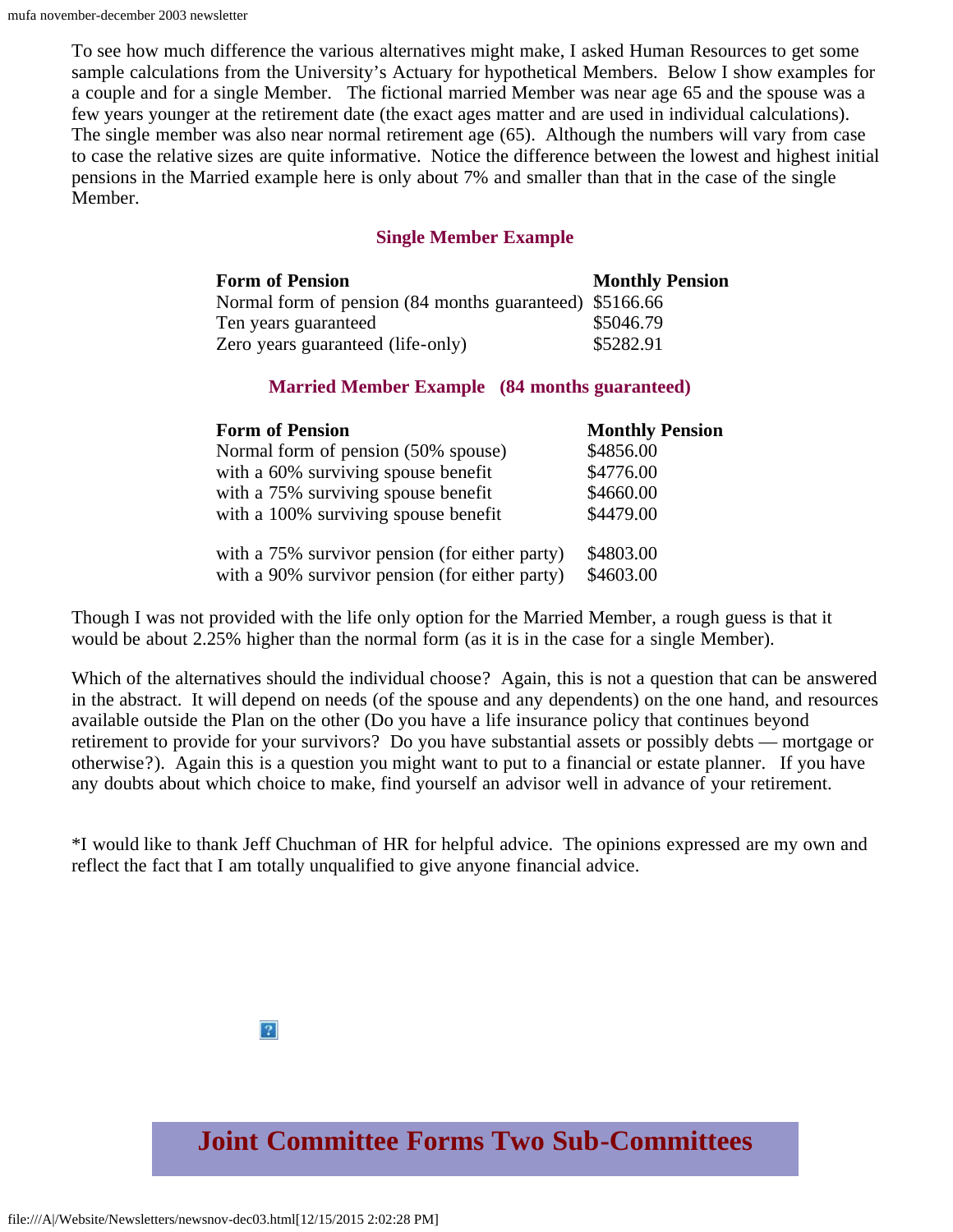**The Joint Committee has struck two sub-committees, one to review issues related to Contractually Limited Appointments (CLAs) and the other to consider a mechanism to evaluate University administrators. Don Goellnicht, Marilyn Parsons, and Les Robb will represent MUFA on the CLA committee. Joe Adamson and Geoff Norman will work on MUFA's behalf on the evaluation committee.**

#### $\overline{?}$

### **New Members**

<span id="page-6-0"></span>**Ali Ashkar David Bjerk James D. Bruce Steve Hranilovic Karin Humphreys Theresa McCarthy Kate McInturff Carmel Mothersill Joe Raso Anna Rosner Jan Sargeant Colin Seymour Xu-Dong Zhu**

**Pathology & Molecular Medicine Economics Economics Electrical & Computer Engineering Psychology Indigenous Studies English Medical Physics/Appl Rad. Sci Political Science French CE&B Medical Physics/Appl Rad. Sci Biology**

<span id="page-6-1"></span>

*The following is an excerpt from a eulogy delivered on November 3, 2003* I first met Bert Brockhouse as a heroic figure presented in Charles Kittel's classic text book in solid state physics. I was in my senior year at McGill,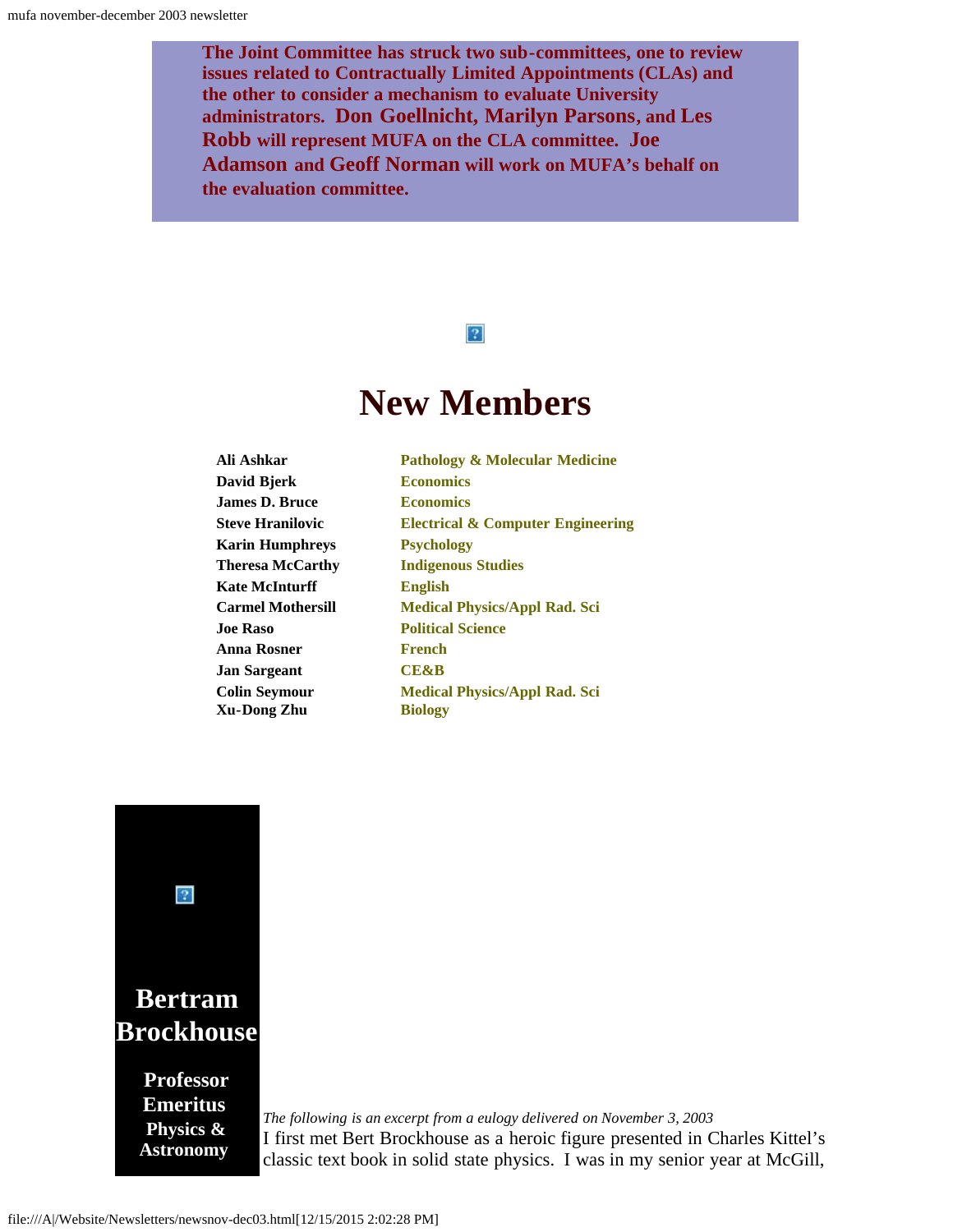**October 13, 2003** and was taking solid state physics for the first time. Already at this time, much of Bert's pioneering work in neutron scattering was over 20 years old, and he had already been awarded many distinctions.

> As a PhD student at McMaster, under Malcolm Collins's supervision, I grew to know him personally over time. He took a polite and benign interest in my dissertation project and neutron scattering in general, I would almost refer to it as grandfatherly. But I felt that his main interests lay elsewhere, perhaps in bigger questions. My colleague Tom Timusk makes the statement in a recent interview that Bert "was not of our culture" and I believe this is accurate. He had his own distinct way of constructing arguments which one would never hear from anyone else. At seminars and colloquia he would occasionally ask questions that would sometimes make me wonder if we had attended the same talk He was courageous in pursuing his own thinking and his own creativity, and I am sure this form of uncompromising honesty was at the heart of his scientific accomplishments.

> I grew to know him much better after I'd returned to McMaster as a faculty member in the late 1980s. Bert's Nobel Prize was still five or so years away and he had officially retired from the University some years before, but he came into the University regularly. It was my very good fortune that the American Institute of Physics was coming out with a second edition of the *Encyclopedia of Physics,* and he had agreed to update an article he had written around 1970 on Neutron Scattering. He asked me to help him bring this article up to date and I gladly agreed, as I knew that this was likely to be my only opportunity to go over his turf, so to speak, with him, and perhaps get some insight into the workings of greatness.

> I don't think I am all that much more insightful now, but Bert was certainly a great pleasure to work with. We met for about an hour a week for perhaps eight or nine months. I believe it is safe to say that he was my only co-author whom I never saw in a hurried or anxious state about any detail of our work. I should add that this likely says a lot more about me than about any of my co-authors. Bert had tremendous attention to detail and a focus on which issues were the important ones and which naturally followed from the important ones. He also had an appreciation and care for the written word that was and remains very unusual in the sciences.

It was also then that I can first recall him referring to the academic faculty of the University as the permanent students of the University. I believe he saw himself clearly as part of a very large student cohort which stretched from the undergraduates through to the emeritus professors.

The Nobel Prize in Physics in 1994 was a truly great event. Bert and Cliff Shull, from Oak Ridge and MIT, had been acknowledged for their contributions to science at the highest possible level. I'd been hoping for this announcement for about fifteen years and had had discussions with colleagues far too numerous to mention as to why this award was both well deserved and well overdue. These types of discussions were rather onesided discussions, as in fact no one ever argued the opposing side. I first heard the announcement of Bert's Nobel Prize on my car radio while driving down the Jolly Cut after dropping my daughter off with her caregiver — it was all I could do to keep my car out of the ditch.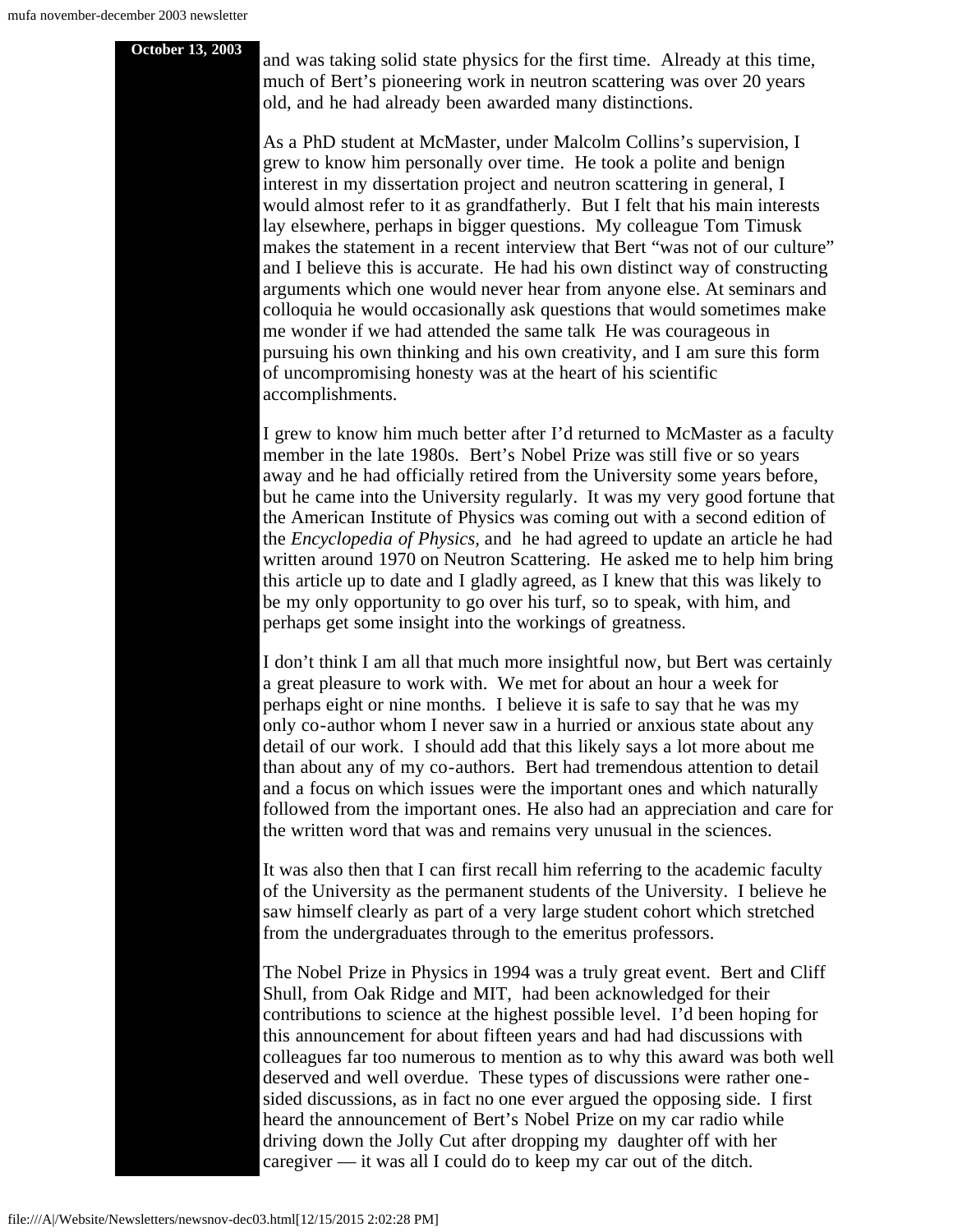By the time I got back to the Physics Department, events were already in some combination of chaos and delight. But Bert himself was serene again never hurried, and as always, the complete gentleman. "Of course, it was a complete surprise", he told one of the many news conferences that day. "I would have been dressed otherwise". A week or so later, he would tell a large gathering of Canadian undergraduate physics student at McMaster that " ... he used to think that his work had not been so important, but recent events had forced him to reconsider".

His surprise with the award was completely genuine yet he fully understood the nature of his contributions and what had become of the field of research that he had been so instrumental in inventing. He understood the direct line connecting his leadership among a handful of scientists in the 1950s working in a parasitic mode on a completely new field of research, to the tens of thousands of scientists working today in a mature research field with dedicated research infrastucture costing tens of billions of dollars. This wonderful humility permeated the whole Nobel Prize experience, and was an essential characteristic of Bert Brockhouse. He was indeed an inspiration and clearly, as Tom Timusk said "not of this culture".Bert was a regular visitor to the Department for much of the last nine years, although the last year was much more difficult for him. I believe he continued to value his colleagues within the Department and the University as a whole, as friends and colleagues. Personally, I have a lot of difficulty thinking of Bert as a colleague, but I have no doubt that that was how he thought of me, that was how he thought of us — as fellow classmates in the large student body, as equals. That was how he was he was the genuine article.

Upon learning of Bert's passing a few weeks ago, I sent out a series of messages to the national and international neutron scattering communities, to alert them to the sad news and to let them know what arrangements had been made for Bert's funeral. The response I received was remarkable. Messages and phone calls came in from across North America, from western Europe, Australia, India and Japan. Some were from former students and colleagues who had worked with Bert in the past. But many were from colleagues around the world who had either met Bert once or twice , or had never met him at all; they were still deeply touched by the news of his passing. Despite knowing first-hand how pervasive Bert's scientific contributions had become, I still marveled at the scale and immediacy of the outpouring of both a sense of loss, and an appreciation for all that Bert had accomplished.

We at McMaster have been very fortunate to have had Bert Brockhouse among us for as long as we have. I am personally very grateful for Bert's friendship and collegiality for the last twenty years. We mourn Bert's passing and we extend our sincere condolences to Doris, Bert's family, and his close friends. Ultimately we can all look back on a magnificent life of accomplishment in science and a wonderful gentleman.

> *Bruce Gaulin Brockhouse Chair in the Physics of Materials*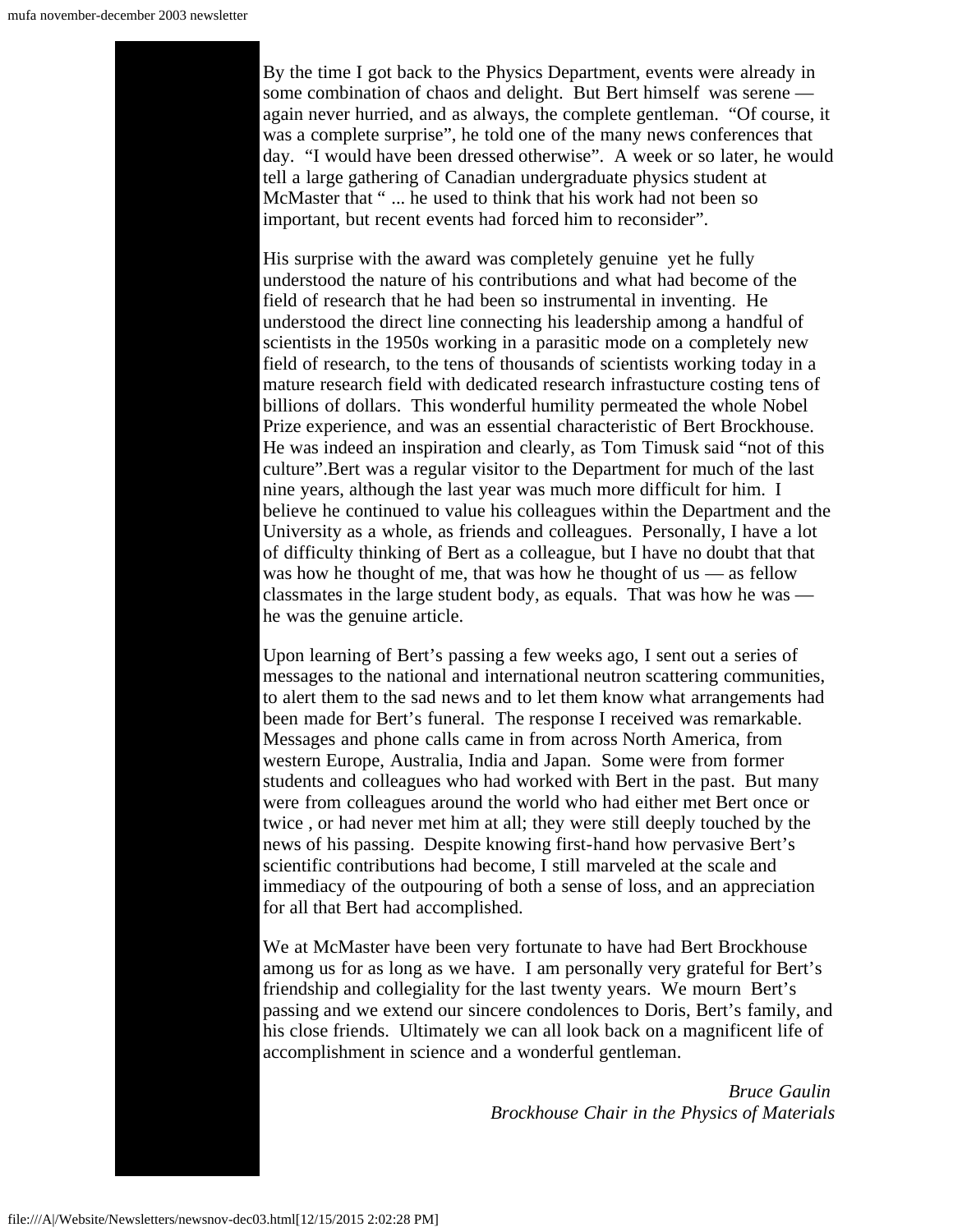

 $|2|$ 

# <span id="page-9-0"></span>**Prescription for Retirement from an "Experienced" Retiree!**

*"If I'd known how great retirement would be, I wouldn't have gone to work in the first place!" D.R. Lee, ex-lawyer, circa 2000 AD*

It's true, but it doesn't just happen; you have to work at it. A successful retirement takes planning, thought and work.

#### **Weeks or Months before**

**B** Get ready as early as possible. You can't play golf every day! Plan what you think you'd like to do; maybe even make a list.

Let your friends/colleagues know you're about to retire; you might like to fill in for a sabbatical leave in a nice place — or even get another job for a while! It's great to start retirement with a pension AND a salary.

**Finances need your careful attention. Remember you will need the MAXIMUM amount of money in** the EARLY years of retirement when you're healthy and able to travel, etc. Having a professional (and licensed) financial adviser whom you really trust is a good idea. Unless you have a strange and compelling desire to make your children wealthy, consider moving whatever assets you might have from growth into income-generating products (dividends are taxed at a lower rate than interest). A reverse mortgage can be a good source of income for some retired couples.

**E** Do you need a new car? That old clunker that got you to Mac and back so reliably for all those years may not be up to the longer and more frequent trips of the retirement years. And even a new car can get disabled — we just had ours on a flatbed truck from Montreal to Hamilton; that would have cost \$1200 and change without the CAA — the message is obvious!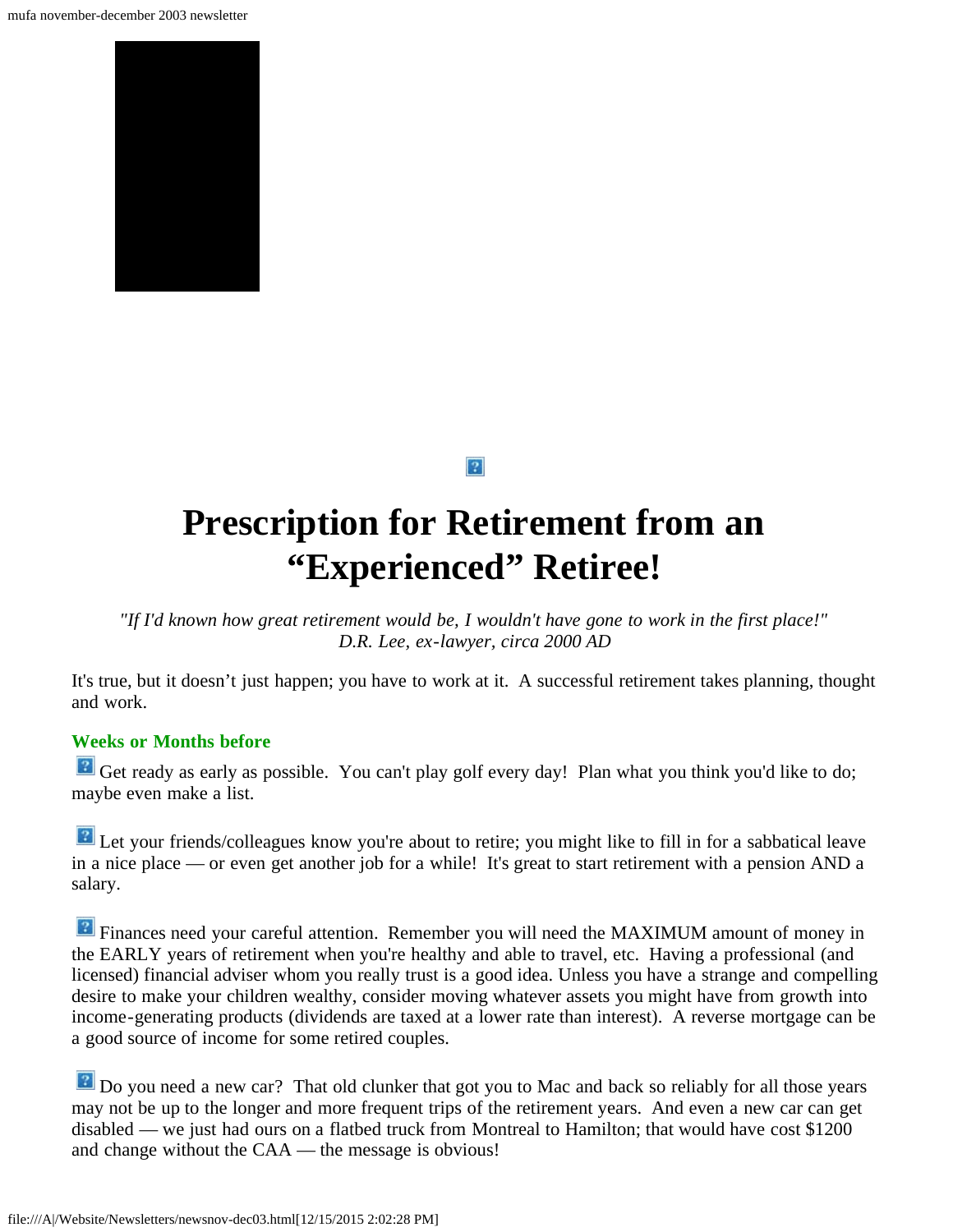Your good health is essential. Develop a fitness program: hiking or at least walking/biking every day. Personal trainers are not everyone's cup of tea, but worth some thought. You can have a program set up specifically for you and need only revision meetings with the trainer at monthly or even longer intervals. And if you hate even the thought of going to a gym, as do I, no problem. A very modest amount of equipment; e.g. a medicine ball, a few weights and a treadmill, will suffice.

#### **Travel**

**P** Consider travel that involves activity rather than cruises with non-stop eating orgies. Walking trips can be delightful — organizing them with companies like "The Wayfarers" (1) or "Walking the World" (2) is easy and there are wide ranges of price. "Elderhostel" (3), the world's largest educational travel organization for adults 55 and over, is definitely worth looking into. As the current Wayfarers catalogue states, **"If you are able to walk 6 to 8 miles a day over rolling terrain,** then you will enjoy a walking vacation." We're planning a stroll from Vienna to Prague along the Danube next spring. Bicycling trips are also available from many companies and nowadays, the bikes provided on arrival at the start point are excellent. And don't forget, there are pleasant walking and biking trails all around us right here in the Hamilton area.

**E** Learn to use a computer — your grandchildren will teach you. The internet is a wonderful source of information and makes it so easy to keep up with what's going on in your field (in case you want to!). In addition, I think a computer is important, if not essential, for arranging your travel plans. However, there are caveats for us travelers, whether or not you are using a computer:

- beware the 'senior discounts'. They're OK for airlines but often are no bargain at all for hotels, especially the name-brand chains. The 10-15% senior discount will often apply to the 'rack rate' that no one ever pays! An example: the Holiday Inn, downtown Washington, DC, showed a rate of U.S. \$199/night in the CAA travel guidebook with a 10% discount for seniors. When I called the hotel directly, it took very little negotiating to get down to \$149 with no loss of quality grade for the room. The message — do not book the name hotels through the 800 number unless you enjoy paying top dollar for a room to save a long distance call. Use the local number, deal with the reservation desk, and be prepared to bargain. Often merely saying something like, "Surely you have rooms for less than that." will identify you as a sophisticated traveler who knows the ropes.
- for complicated trips to exotic locales, you need a travel agent. Good ones, sadly, are few and far between but worth their weight in gold — literally. Don't feel constrained by a perceived need to deal with an agency in your local area — telephone, fax and e-mail communication works and most times, one preliminary and one final face-to-face meeting are all you need, and sometimes not even those are necessary.
- out-of-province health insurance. Don't leave home without it. Unless you are a person who literally never just slips over to Niagara Falls NY or Buffalo for dinner, I would strongly recommend a plan that covers you for the entire year for trips up to 30 days. We've found the CAA's companies to be reliable and appropriately comprehensive. We've all heard the stories of the couple who went across the border on the spur of the moment and one of them developed chest pain with dessert and coffee, followed by an evening in the ER and a night in the ICU and then a medical bill in excess of  $$10,000 - US!!$

#### **A few more words to the wise**

You need to keep your brain active. Reading, courses at the University, the New York Times crossword puzzles are probably all better at preventing Alzheimer's Disease than all the antioxidant pills currently on the shelves of the health food stores! You can now subscribe to the NY Times puzzles online for only \$34/year with a trial month for free.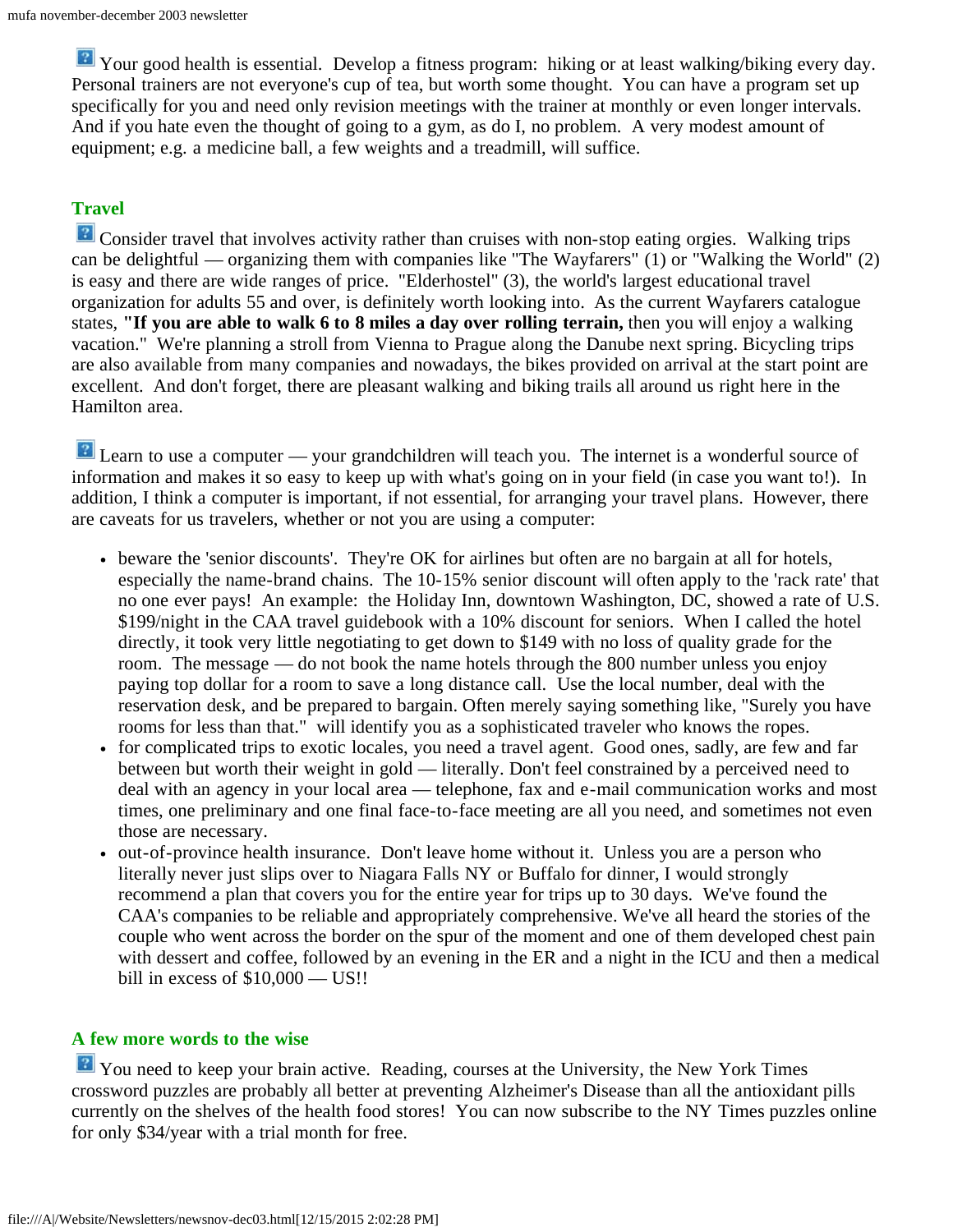<sup>2</sup> You also need to consider the possibility of eventually needing long-term care without burdening your children. Fortunately, our McMaster pensions are adequate and stable, and will probably cover us if and when that time comes. Furthermore, the insurance is prohibitively expensive; I'd suggest avoiding it unless you are truly concerned that you might not have sufficient assets without it. In any case, it is an item to discuss with your financial adviser.

It's time to think about a digital camera. They are now affordable and the operating controls are almost the same as your old 35 mm. Forget about the ballyhooed savings in cost of film — it won't happen. The costs of paper and ink for your printer will result in your about breaking even. However, the advantages of digital include virtually never running out of exposures (I have a 'microdrive' that stores nearly 600 shots at very high resolution) and the ability to take 10, 20, whatever shots of the same thing. Why would you want to do that, I hear you say? Well, if there's something really interesting out there, take a bunch of pictures rather than one or two. You'll be surprised at how often one of that dozen+ is terrific. You can get your digital prints done at the local photo shop or print your own. If you do your own prints, you'll be amazed at how quickly you get good at it. I had never developed or printed one photo before getting into digital and now photography has become a major hobby, providing hours of pleasure and, I must admit with some pride, a few pretty spectacular prints. Read up on the subject before taking the plunge, be sure to get a good print software program, and get advice from an expert.

There's my prescription. Set up your priorities and have a great retirement. You will be surprised to find that you won't have near enough time to do all the things on your list. At our table at the last McMaster Retirees luncheon, I did an informal survey to determine who among the six to eight of us had yet found time to get to their hobby. None had!

#### **References**

(1) The Wayfarers, 172 Bellevue Avenue, Newport, RI 02840-3582. **[www.thewayfarers.com](http://www.thewayfarers.com/)** [1-800-249-4620]

(2) Walking The World, PO Box 1186, Fort Collins, CO 80522 **[www.walkingtheworld.com](http://www.walkingtheworld.com/)** [1-800-340-9255]

(3) Elderhostel (they don't even list a mailing address any more!) **[www.elderhostel.org](http://www.elderhostel.org/)** [1-877-426-8056]

*Ron Davidson, MD, FRCPC Professor Emeritus, Department of Pediatrics/Program in Human Genetics*

### **The Collective Wisdom of Student Exam Papers**

<span id="page-11-0"></span> $|2|$ 

One student notes that mankind's origins "woozed out of the Nile about 300,000 years ago". The Nile, the student goes on to point out, "was a river that had some water in it. Every year it would flood and irritate the land. This tended to make the people nervous."

"The history of the Jewish people begins with Abraham, Isaac and their 12 children," explains another. "Judyism was the first monolithic religion. It had one big God named Yahoo. Old Testament profits include Moses, Amy and Confucius, who believed in Fidel Piety."

Confucius? Yes, but "one of the only reasons Confucius was born was because of a Chinese tradition", cautions the writer.

European traditions, especially those with a British slant, provide many more such surprising revelations,